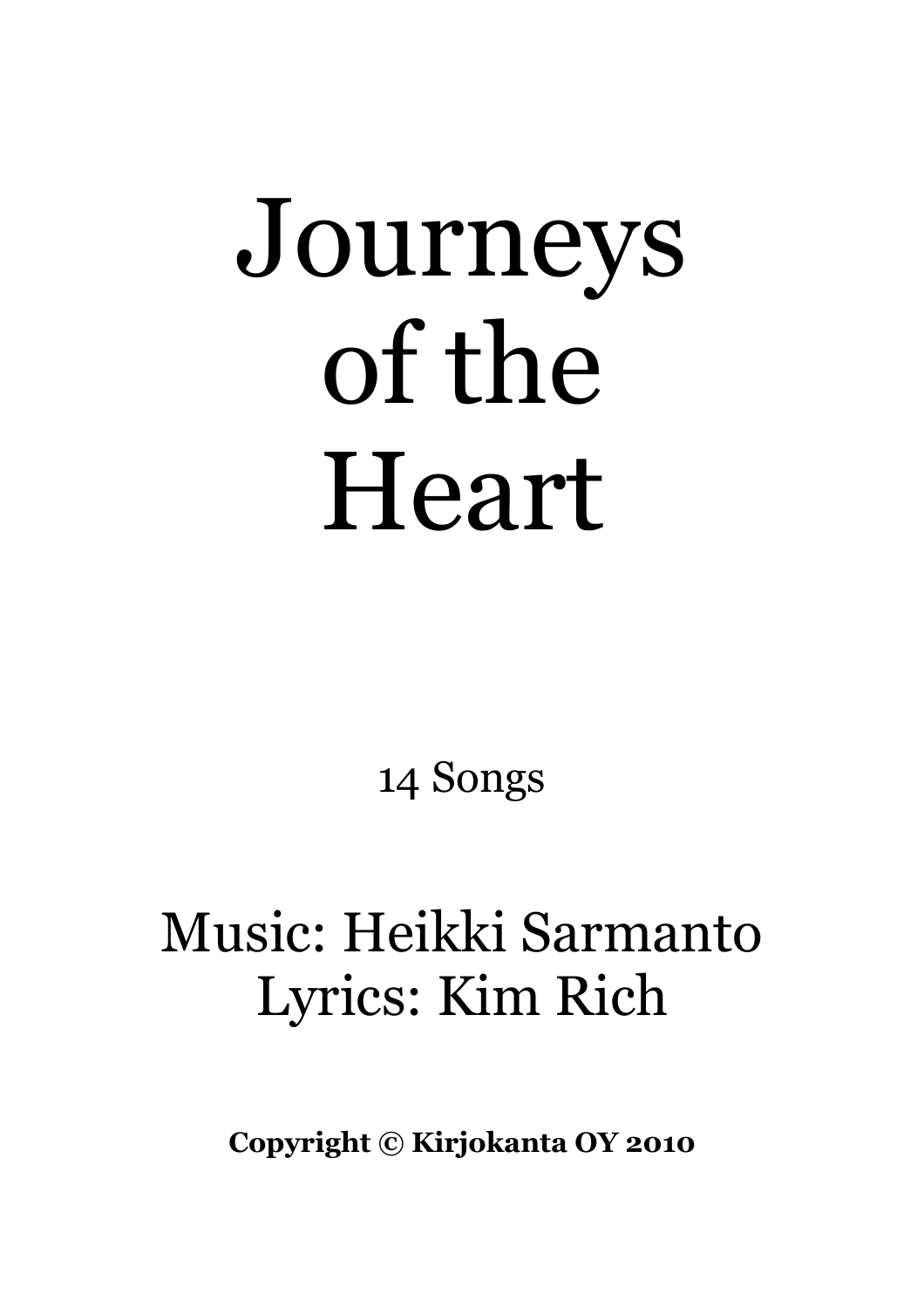#### Journeys of the Heart

- 1. On a Journey of the Heart 2. Travel Warnings
	- 3. My Heart Needs Wings
- 4. The Country of My Heart
	- 5. Travel Magazines
	- 6. The Song of the Rain
		- 7. New in Town
		- 8. Lonely Island
	- 9. My Wandering Heart
	- 10. On the Road of Love 11. Far Horizons
	- 12. Dancing with Shadows
		- 13. The Long Way Home 14. Somewhere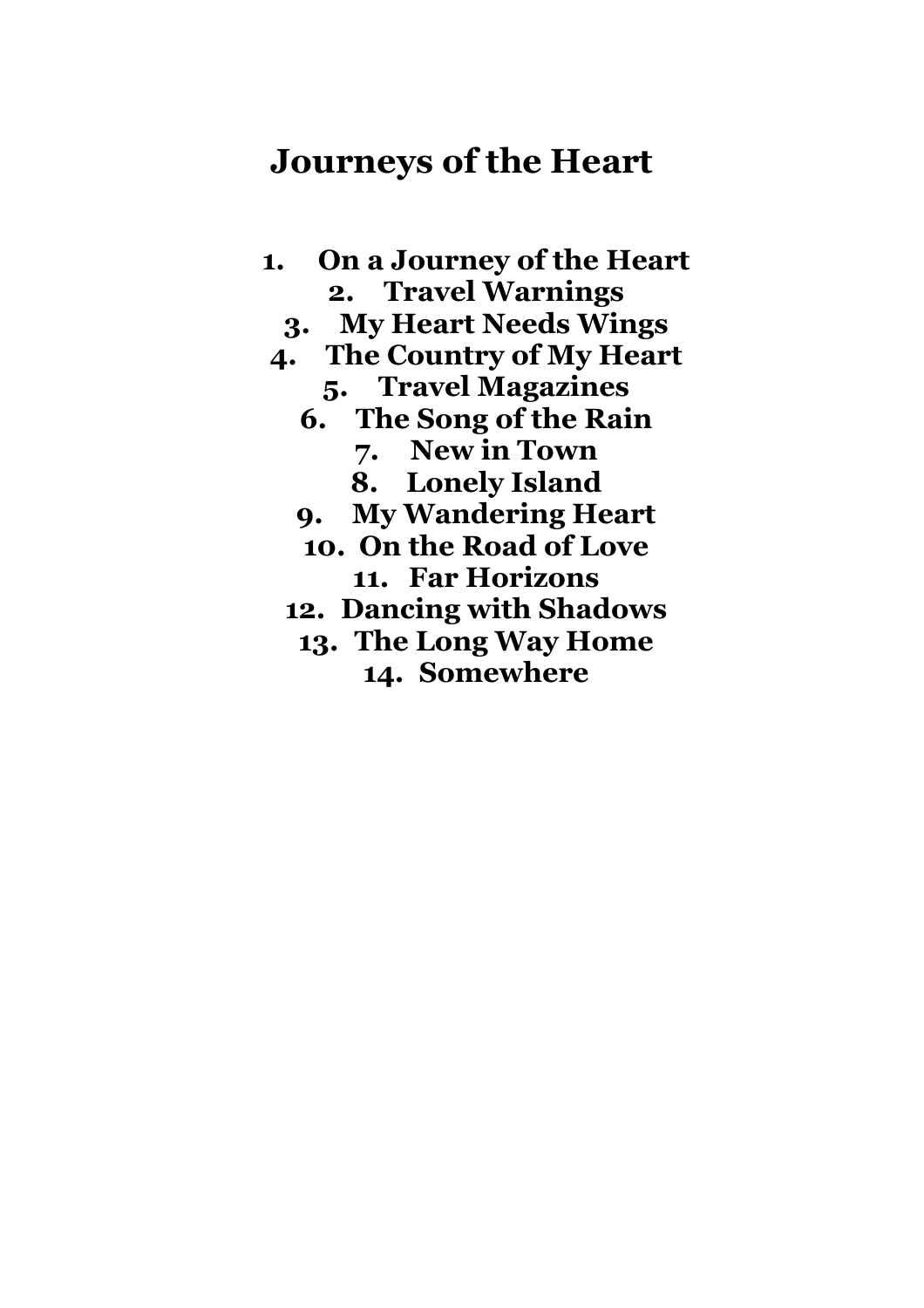### $J = 120$  1. On a Journey of the Heart



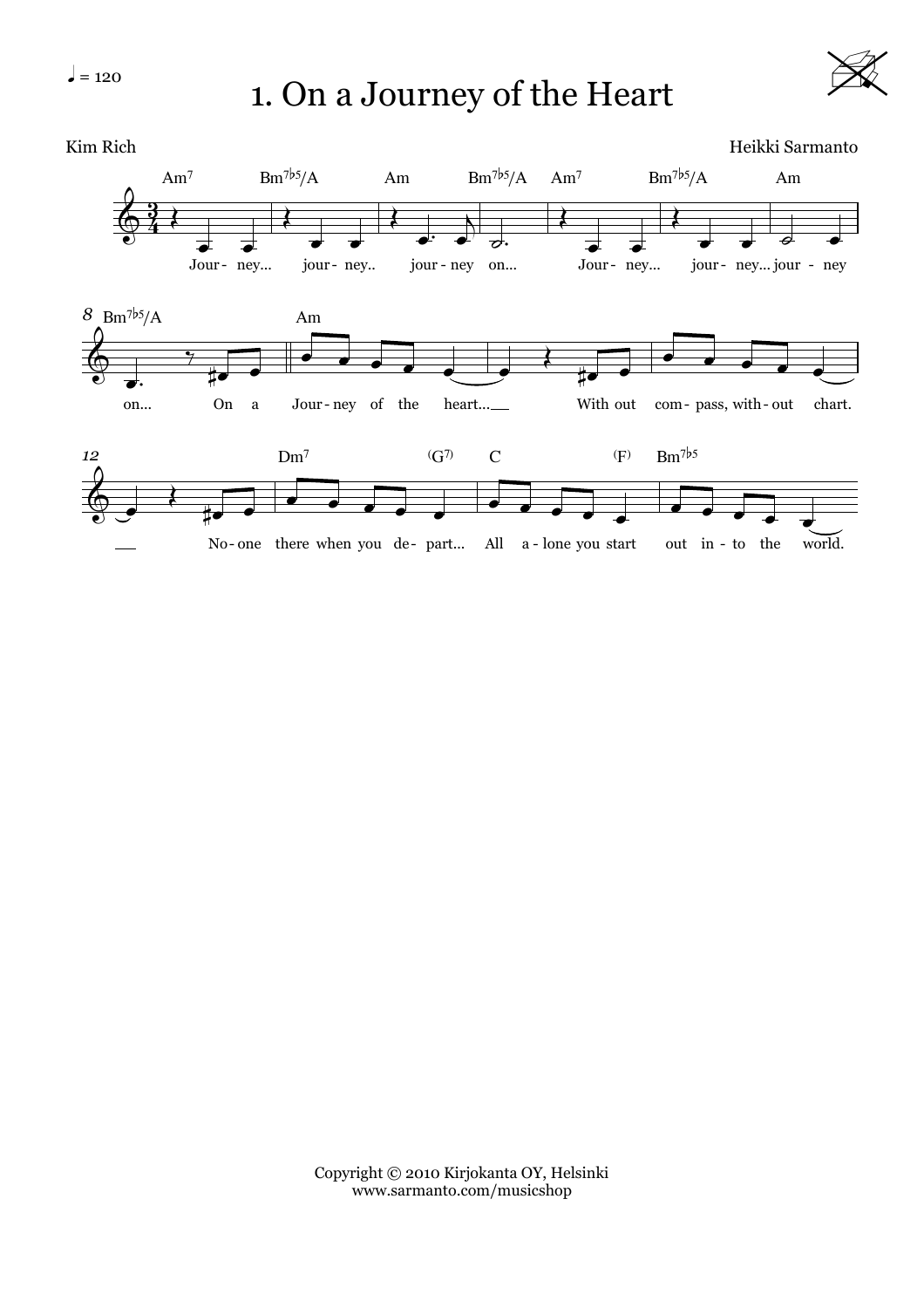

#### 2. Travel Warnings

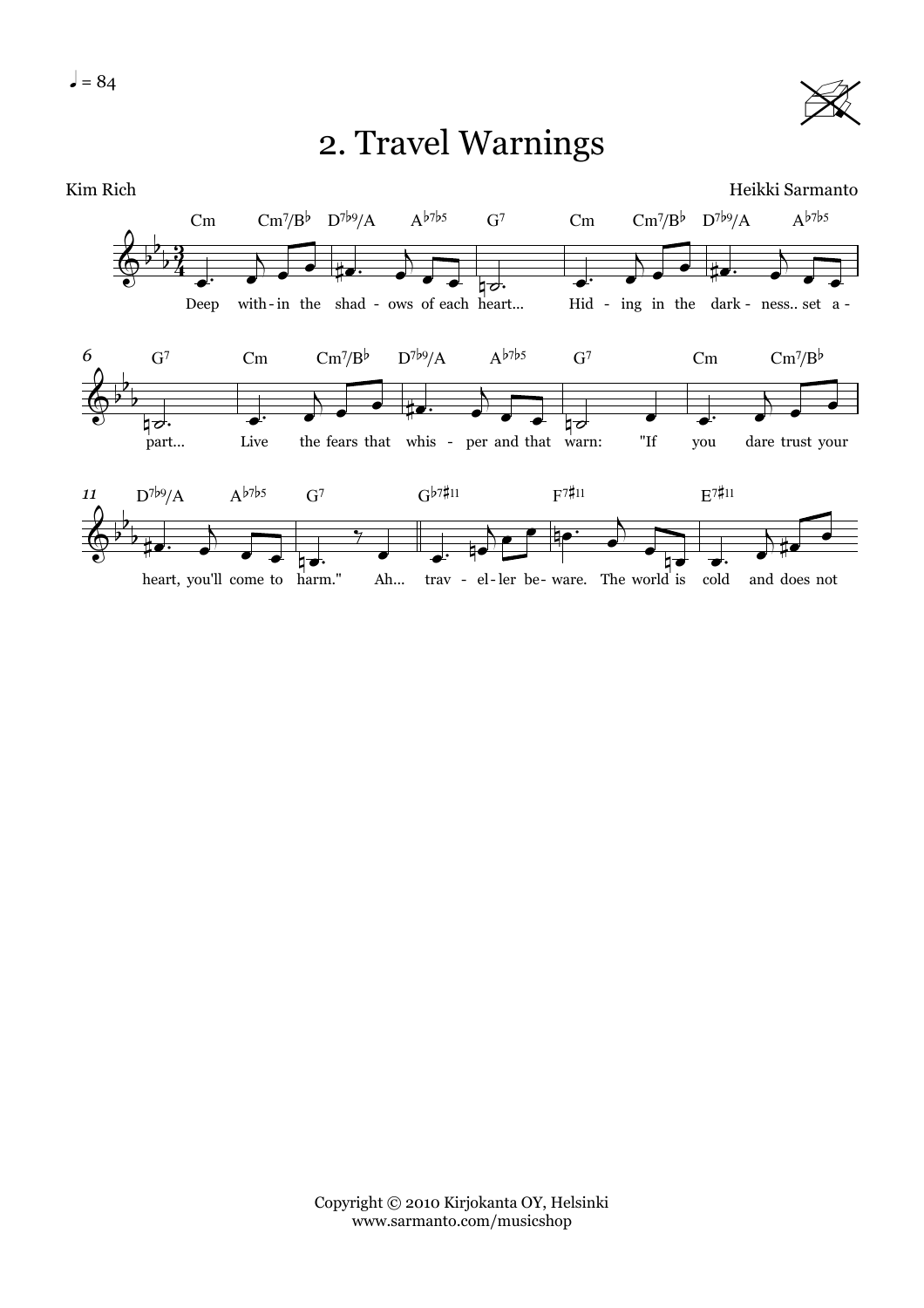$\sum_{\text{Kim Rich}}$  3. My Heart Needs Wings  $\sum_{\text{Heikki Sarmanto}}$ 



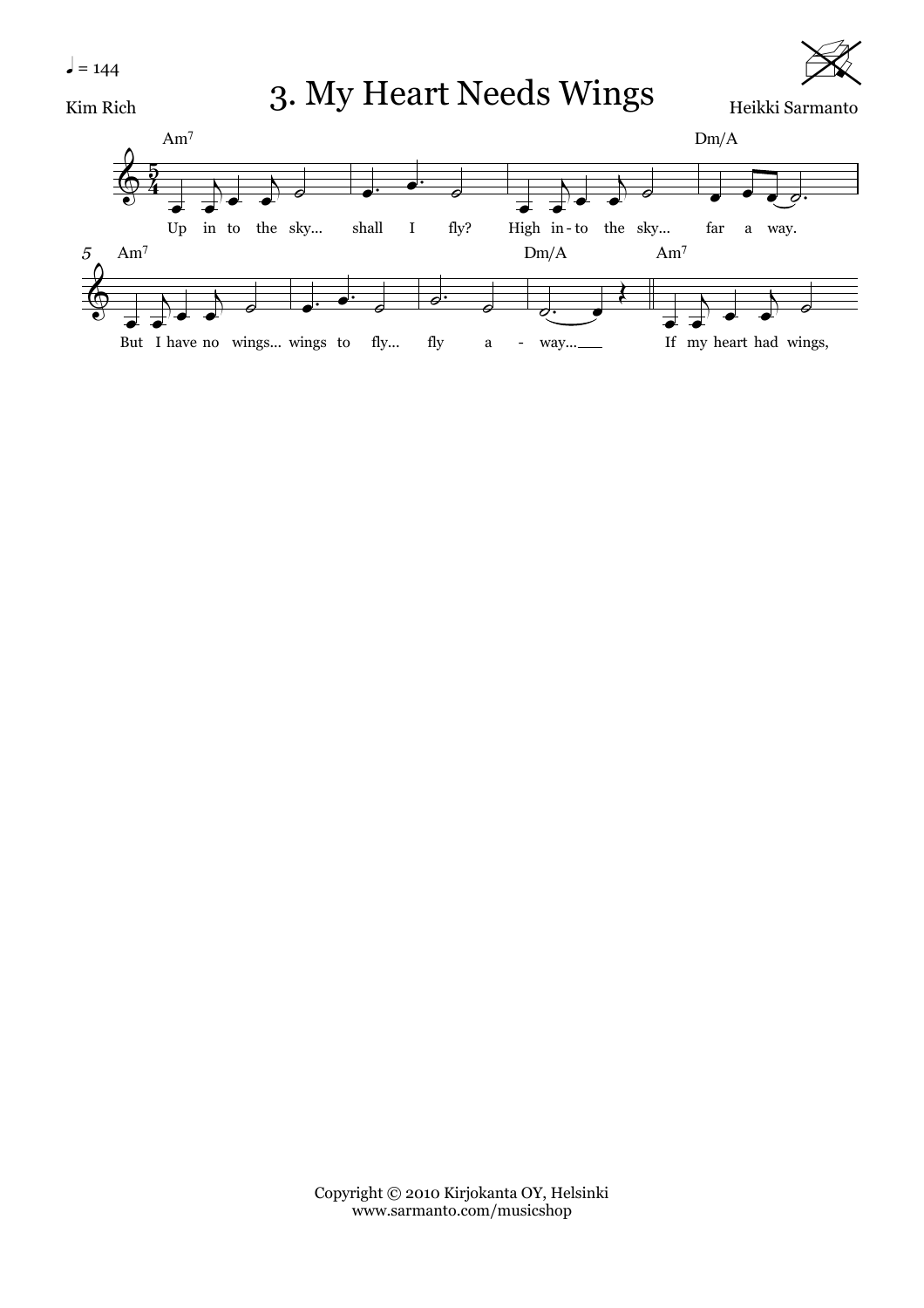$= 104$ 

4. The Country of My Heart

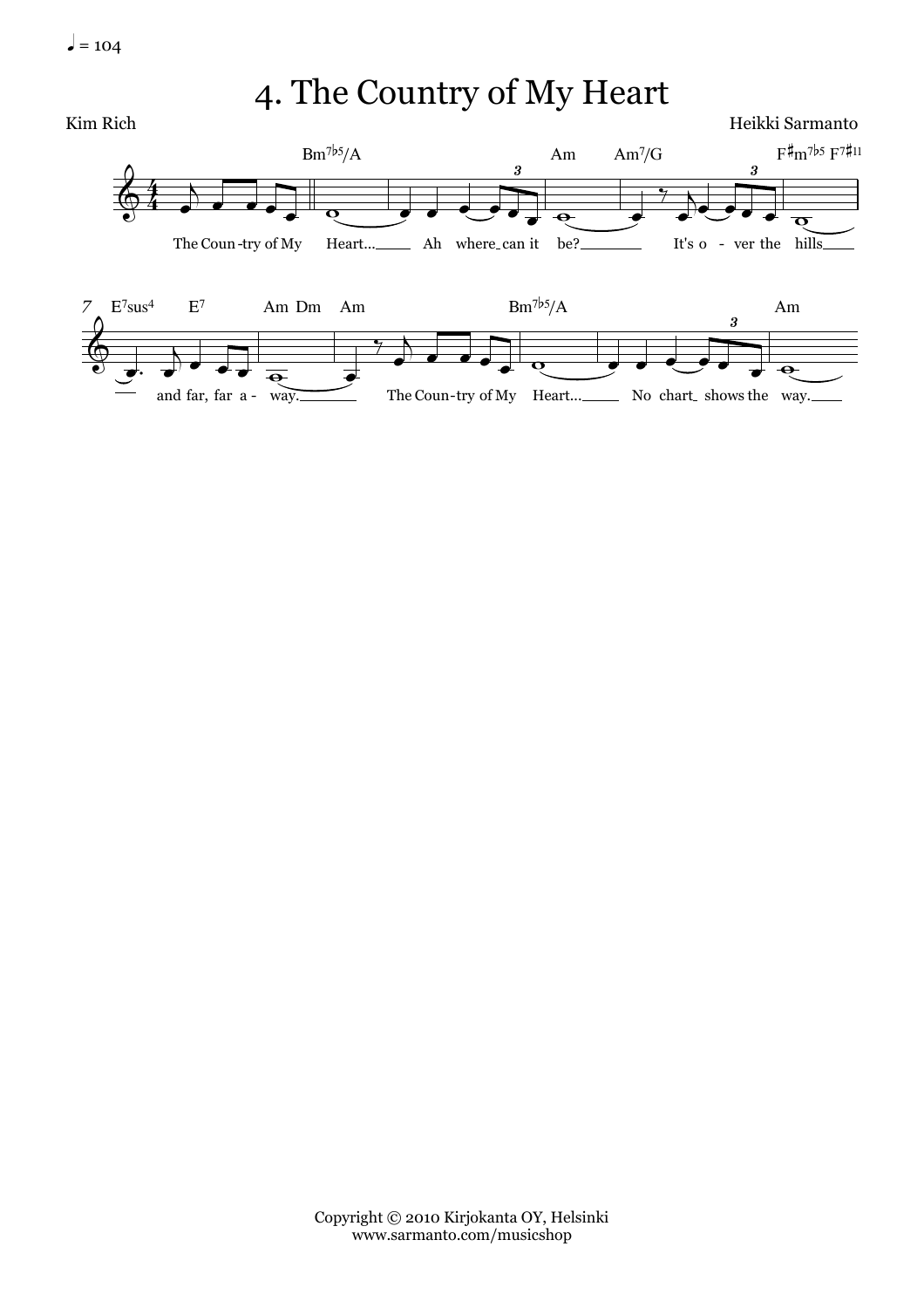#### Kim Rich Heikki Sarmanto 5. Travel Magazines

 $\cancel{\cancel{\approx}}$ 

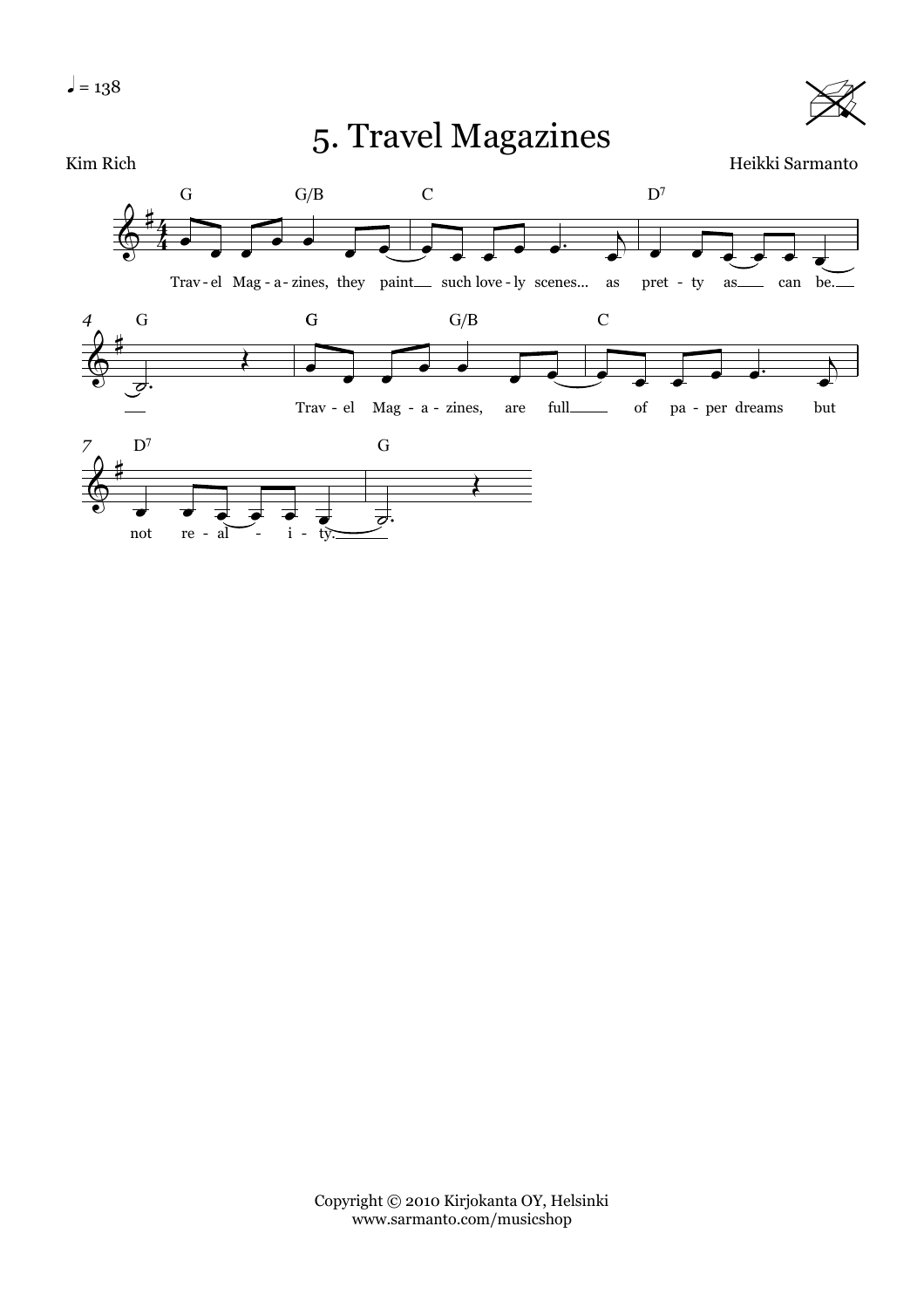$l = 108$ 

#### 6. The Song of the Rain



 $\cancel{\cancel{\approx}}$ 

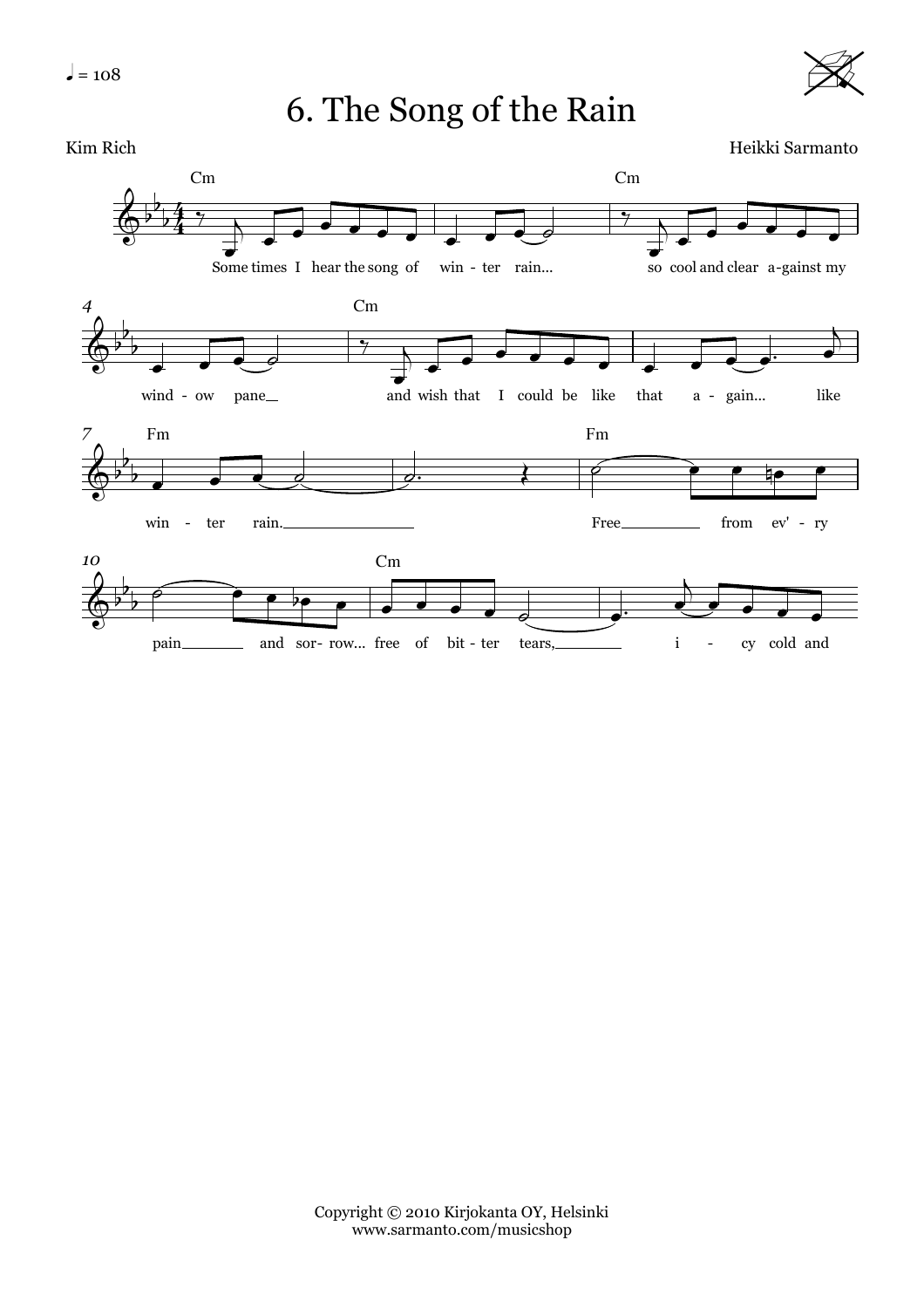$\sqrt{ }=132$ 

#### 7. New in Town





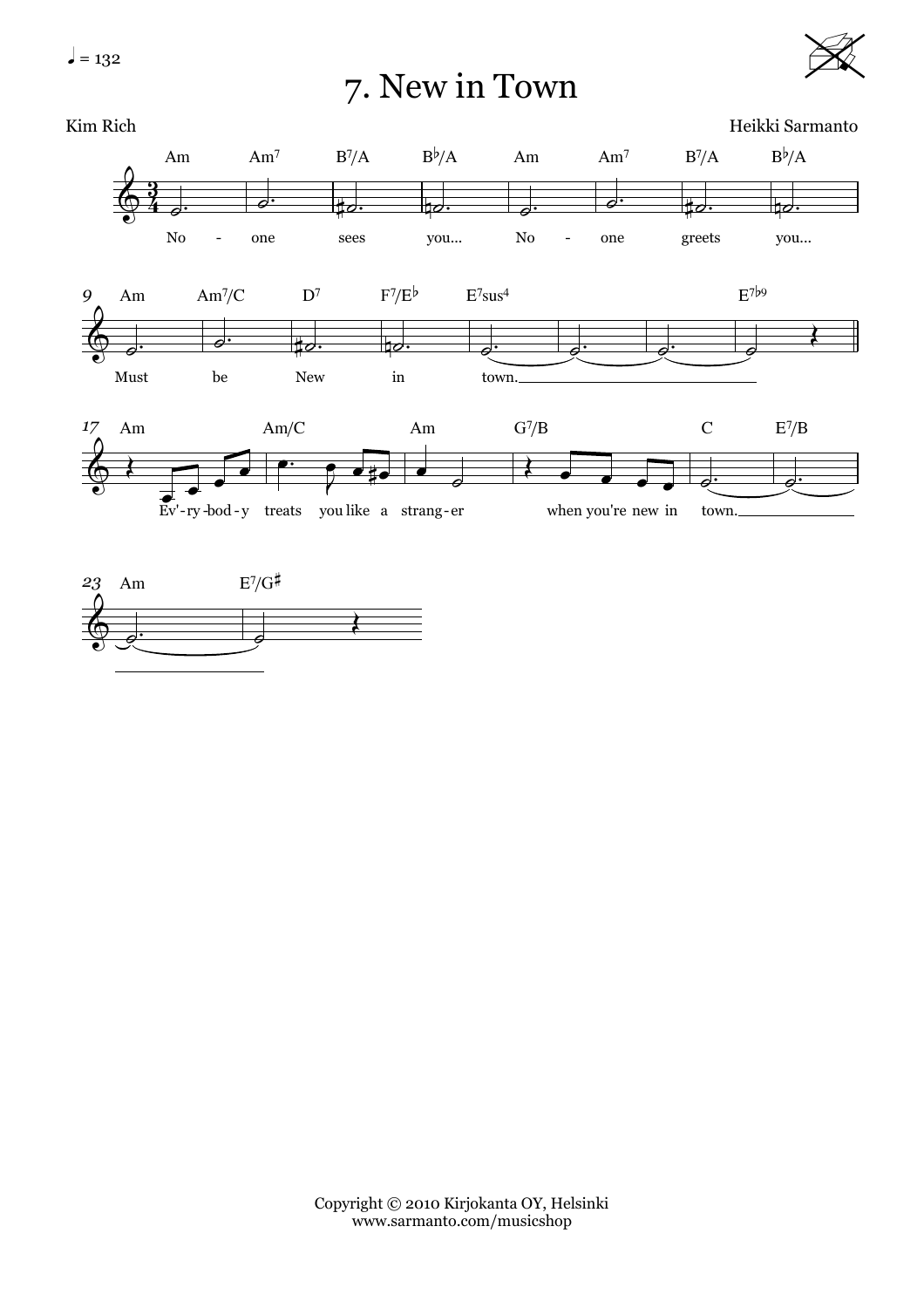8. Lonely Island



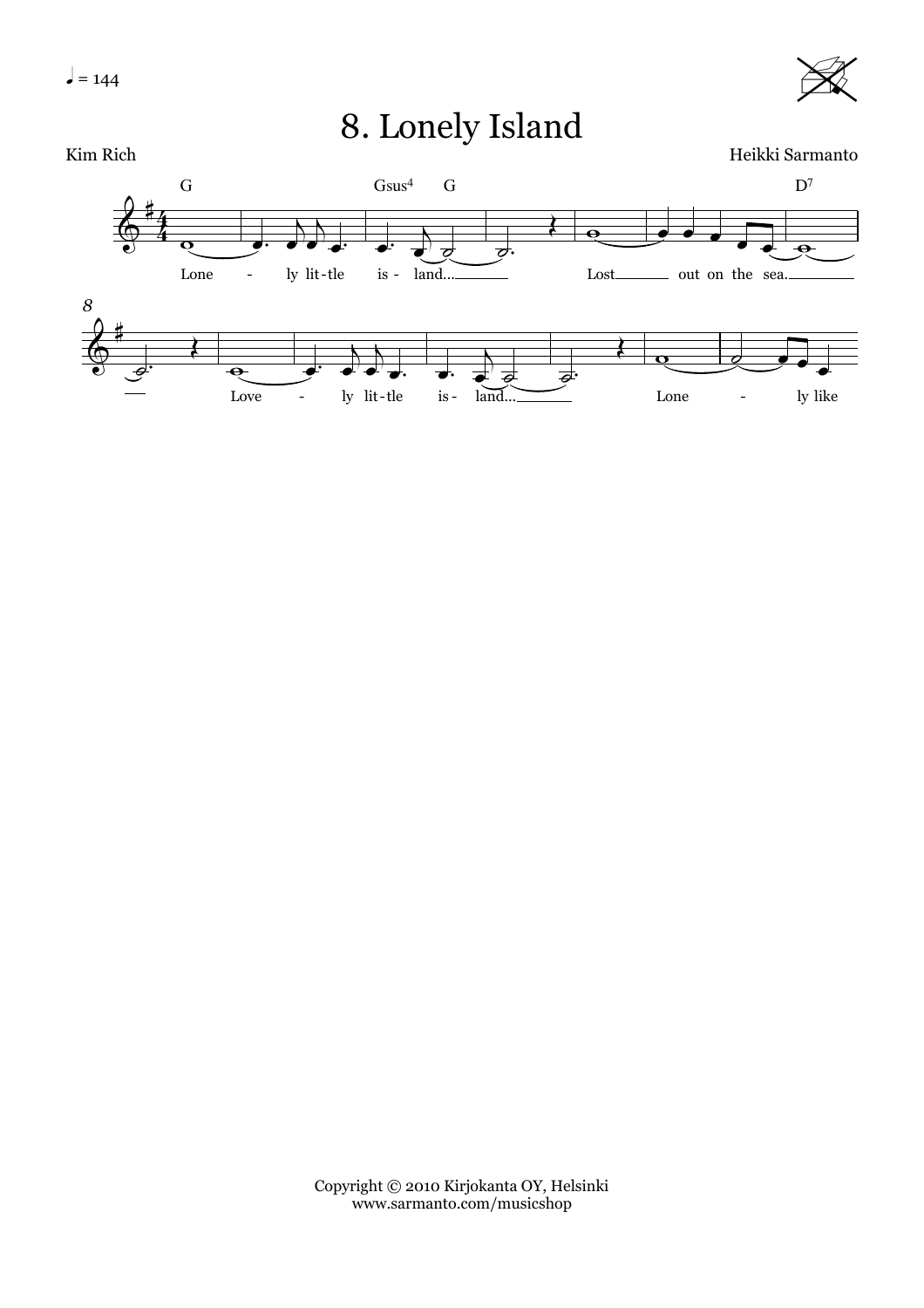$l = 72$ 

 $\overline{4}$ 



#### 9. My Wandering Heart Kim Rich Heikki Sarmanto  $D/F^{\sharp}$  $B^7/F^{\sharp}$  $E^7/G^{\sharp}$  $\mathbf D$  $\overline{G}$  $\rm Em^7$ ◢. sky The moon and cir - cle the trac - ing their slow, stars  $e$  -  $ter$  -  $nal$  $D/F^{\sharp}$  $D/F^{\sharp}$  $A^7$  $\overline{D}$  $\overline{G}$  $Em<sup>7</sup>$  $A^7$ sus<sup>4</sup> z pat - terns. A-round the earth, the four winds fly...  $\mbox{con-tent}$  to end up where they



start. The wild geese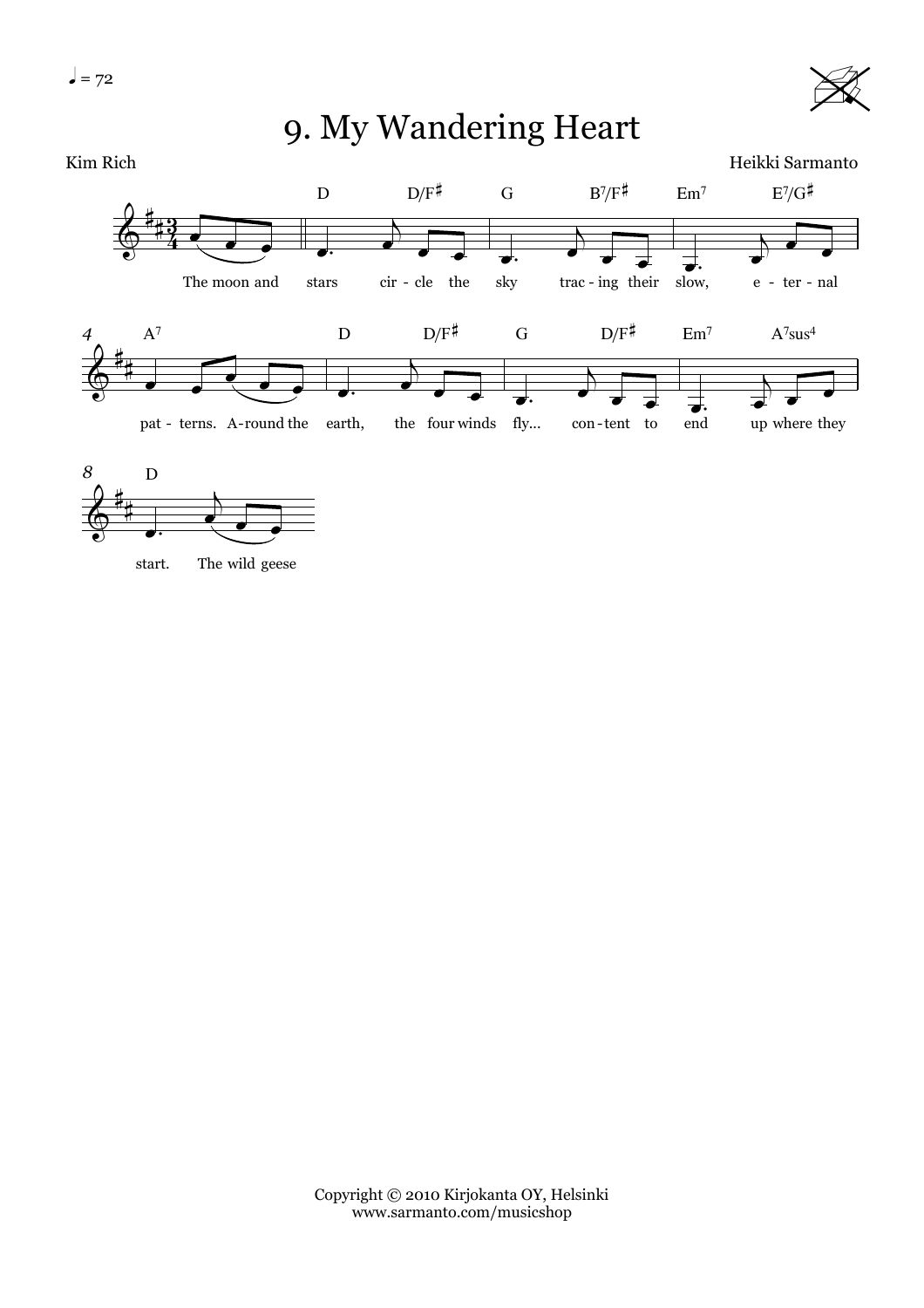need.



Some  $-$  go light car - ry-ing no lug - gage.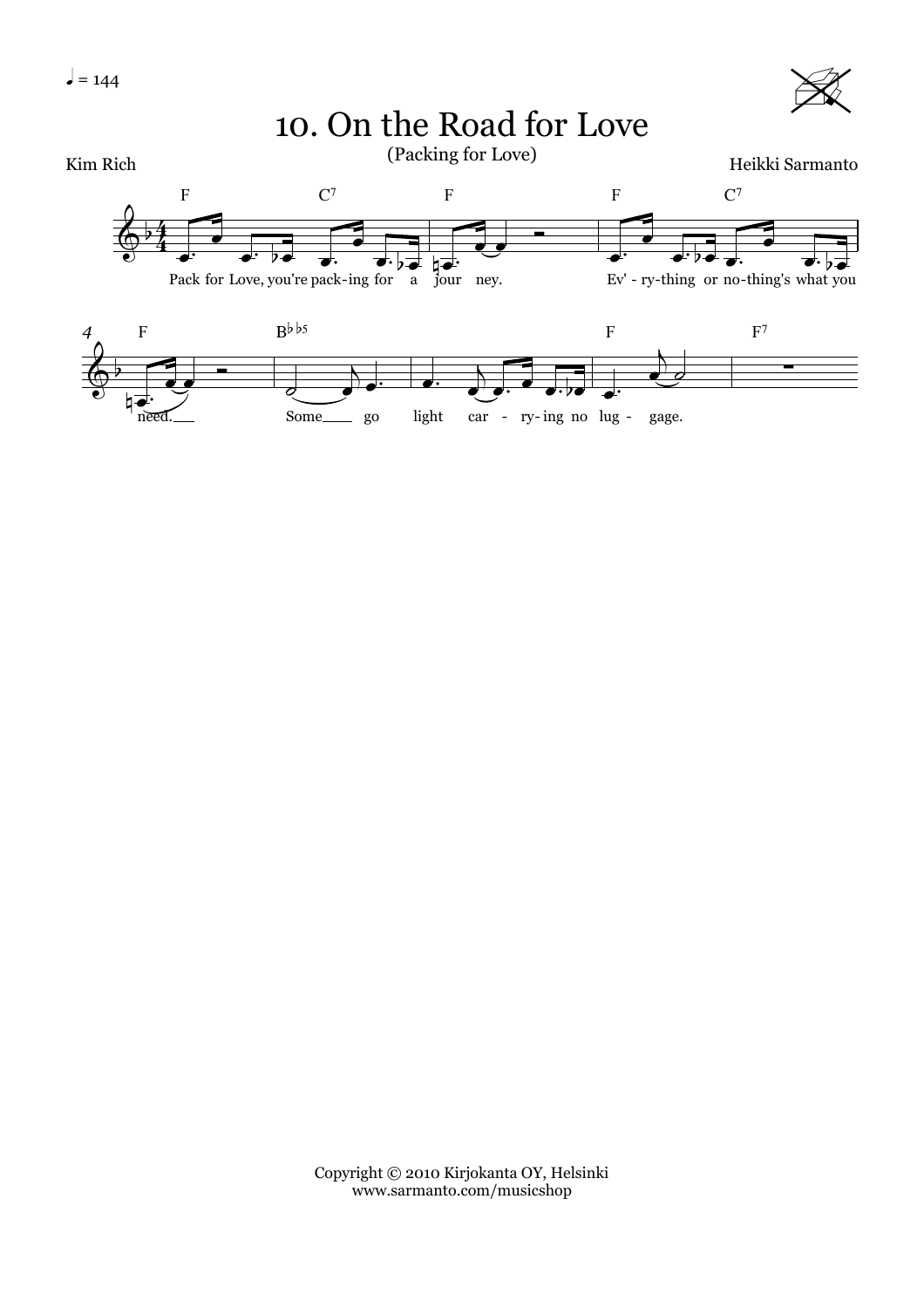#### 11. Far Horizons



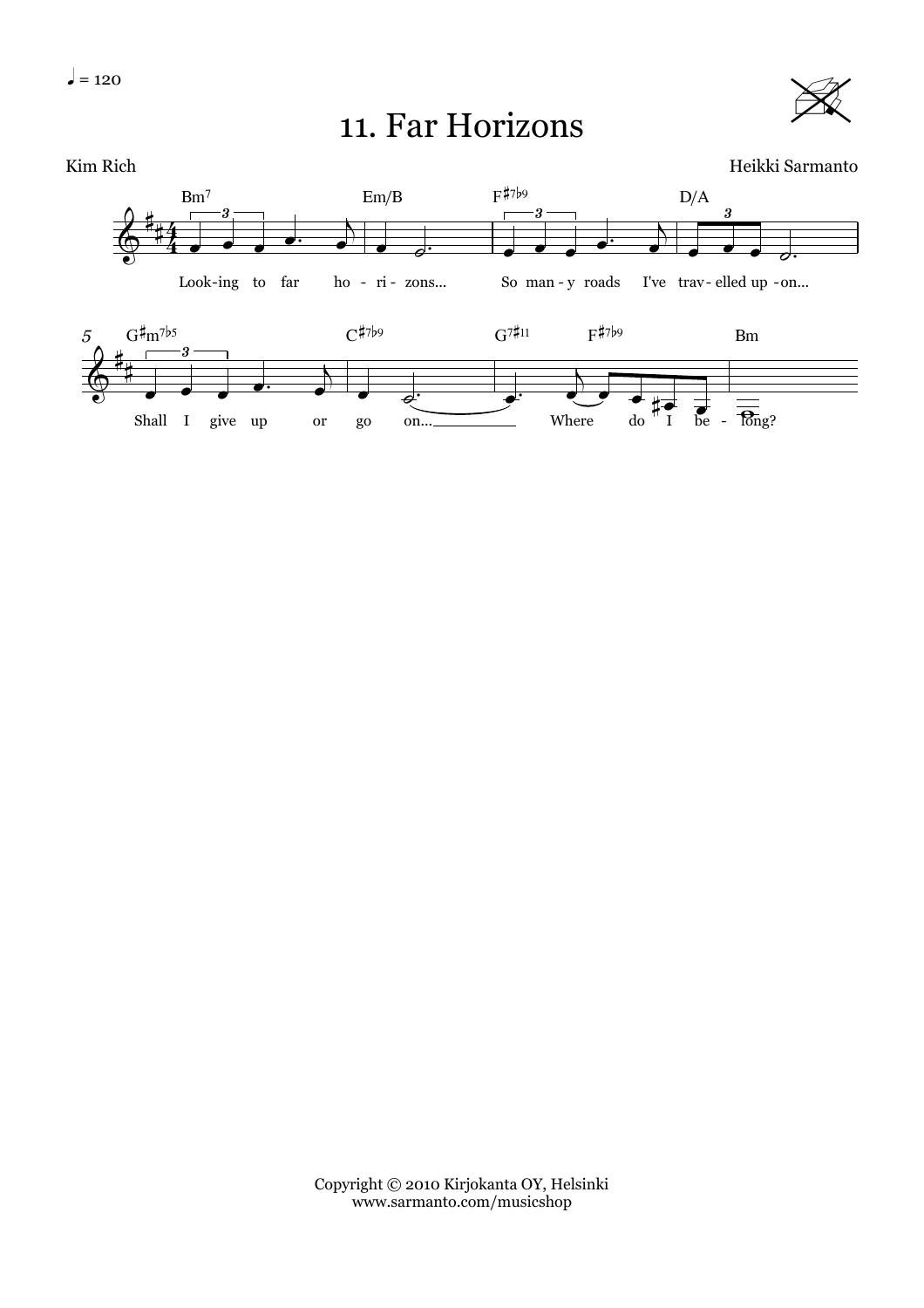$= 104$ 

Kim Rich

12. Dancing with Shadows



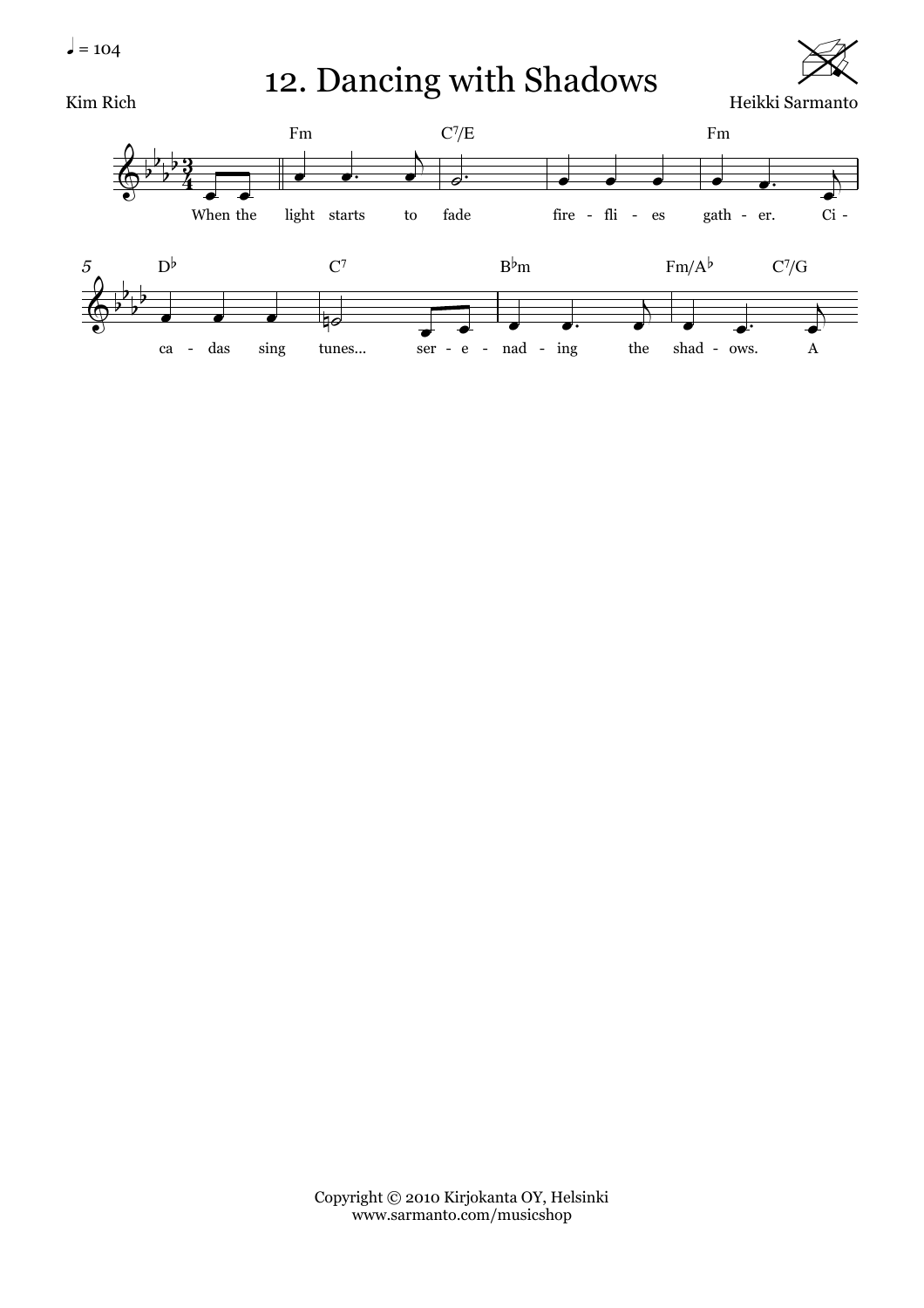



may not al - ways find their way straight home.